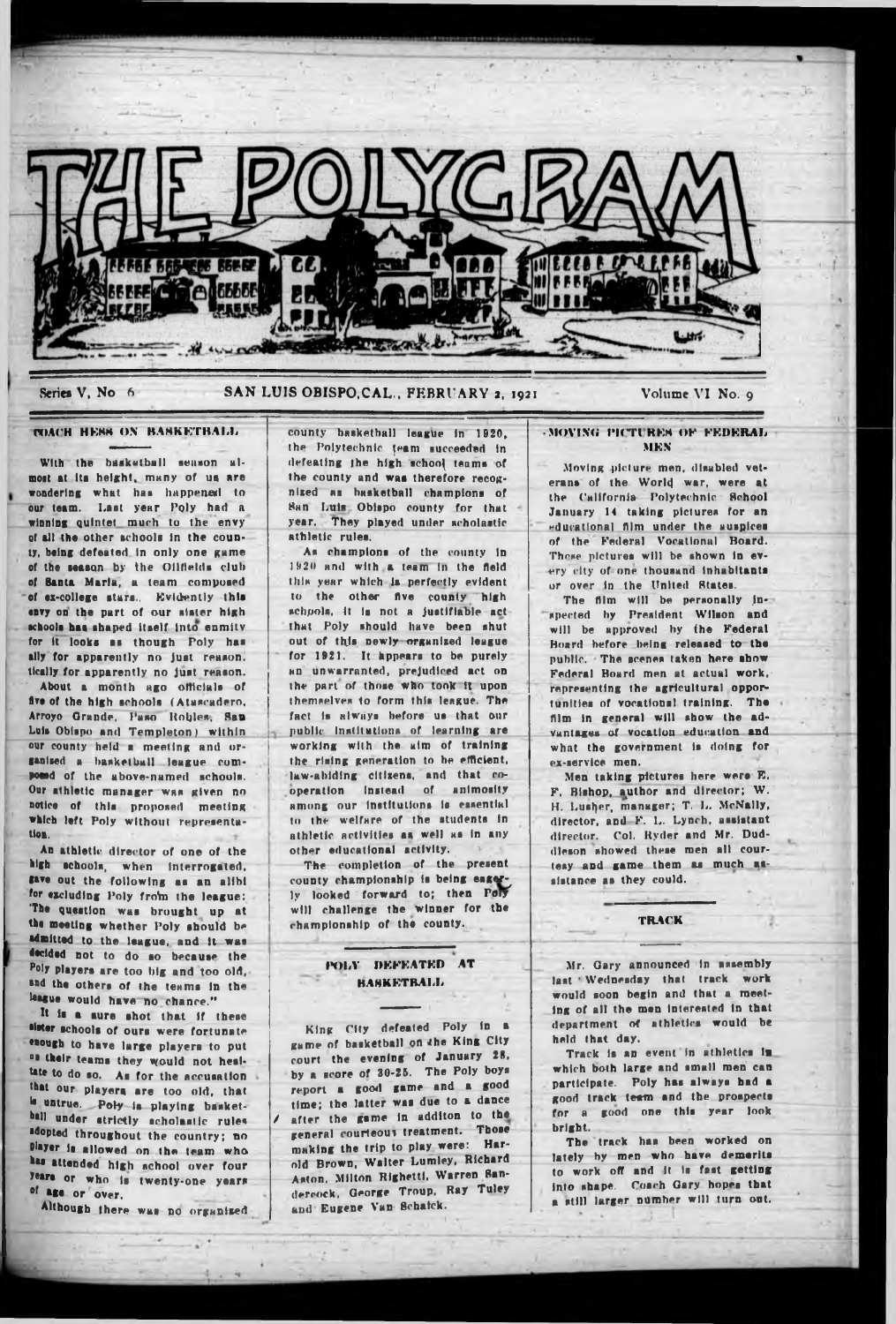# THE POLYGRAM.

A bi-weekly publication issued by the students of the California Polytechnic School, San Luis Obispo, California.

Rates.

One dollar per year. Single copies 10 cents.

**NTAFF** 

Ernest Steiner. . . . . . . . . . . . . Editor Elsworth Boys... Business Manager Gertrude Truesdale...School Notes-Anna Goine. .............. Society Arthur Howard. ......... Athletics Alma\* Tognazzi......,...Athletics Thelma Ruter.............Jokes Carl Gill..... Agricultural Reporter Everet Weant. Mechanics Reporter .

Builetin Supplement. Entered at the Post Office at San Luis Obispo,<br>Cal., as Second Class matter.

Those who have contributed to<br>this issue of the Polygram are: Richard Aston, Mary Chaves, Wilheimina Johe, John Cann, Otto Hodel, Henry Miller, Joaquin Gaxiola.

Printed by San Luis Obispo Tribune

## **EXCHANGES**

Pasadena Chronicle, Pasadena, California: One of our most interesting and well-arranged papers. Your ads are conspicuous by their absence.

Visalia High School News, Visalia. California; We wonder how you can put the Naws weekly on such a high grade of paper. You are very neway.

Trident Weekly, Santa Cruz, California; a paper having a lot to say in such a small space.

The Owl, Gilroy, California; Your little paper contains many clever.

El Granito Weekly, Porterville, California; Our newest exchange, a regular student body paper.

Ye Chronicle, Pomona, California; Their High School proclaims the fact of inadequate school buildings. Their need is that of many other schools.

Meteor, Hanford, California; You have an exceptionally large amount of good jokes for such a small DADRE.

The Russ, San Diego, California. A regular newspapery high school publication.

The Hornet, C. P. S. Dorm;

# THE POLYGRAM

"From the great deep to the great deep it goes." What's the matter? Bankrupt?

The Tamalpuis News reports that their girls have buried their paints and powders; some of our girls look as though they had found them.

MECHANICS<sup>-</sup> ASSOCIATION

A special meeting of the Mechanles' Association was called for 12:30 Tuesday, January 17, in the assembly hall to decide which company should be given the order for pins. It was decided that the order should be given to the Earl Entenmann Jewelry Company of Los within a few weeks as the order has been sent in.

Mr. Bentlel then picked the fire squad of the Association. As the Dormitory hoys would be nearest In case of a fire they were picked In preference to the town fellows; as there are not enough Association members at the Dorm there are several outside members. George Troup has been elected captain.

Tuesday afternoon the Mech. 1 class visited the planing mill to inspect the steam engine running the plant. The class expects to return some time and take indicator cards off the engine, as it is a Corliss engine, a different type from those in our laboratory.

The class then went to the San Luis lee Company and thoroughly examined the plant. They were shown through the cold storage rooms: the practical side as well as the theoretical side of lee-making was explained.

## PHACTINE GAME AT BANTA! **MAHIA**

The Poly basketball team lost their first game of this season to the Orcutt Refinery team of allatars by a score of 36-12. The Relenced players, some of whom have been on college teams, so, althoughthe score does not show the speed or excitement of the game, it is held that the team made an excellent showing. It is expected and hoped there will be a return game with them in the near future in which the Poly men hope to re-<br>verse the score. The line-up for the Poly was as follows: forwards, Righetti und Aston; guards, Sandercock and Lumley; center, Van Schalck. Troup substituted for Lumley in the second half.

**FORMING**  $OE$  THE **JOURNAL** STAFF.

The Journal staff is now organizing and, work is no commence soon for the Annual that comes out at the end of the year. The first meeting was held Wednesday noon; January 12.

The members of the staff so far. unnotuted urst

Editor. ........... Archie Kinsman Associate Editor....Dorothy Prewitt Business Manager. ... Clinton Potter Organizations......Kenneth Depew Athletics.............Otto Hodel Milltary and Art........Lee Otto Alumnian .......... Phyllis Figgs Society............Margaret Chapin School Notes...... Harold Newman-Senior Editor.........Helen Louis Josh Editor. ...... Richard Aston

#### **DORM NOTES**

H. Buntin went home last 8unday, called by the illness of his aunt.

Clinton Potter, Alfred Reyburn and Sam Guyton left Poly last weekend.

After Christmas vacation Ormond White, Samuel Schultze and Wayne Wood joined the Dorm bunch. The hoys initiated them by having hoxing matches.

The Dormitory is a city within itself. It has a shining parlor, a laundry, barber shop, and a cleaning and pressing works that supply the whole Dormitory.

## SENIOR CLASS MEETS

The Senior class met last Thursday to decide on some way to raise money to defray some of the class expenses. A number of suggestions were discussed, but nothing was decided upon. A committee was appointed to look further into the matter. A committee was also appointed to make plans for the Class Day exerclaes.

Ray-Tuley, George Troup, Forest Coyner, Fred Flugger, Ernest Elllott, Kenyon Riley, Neil Perry and Willis West were among the guests entertained by Miss Ferrini the afternoon of January 23.

Fred Word, in Chemistry-Miss Howe, the more I read in Chemiatry. the less I know about it. Miss Howe-You seem to have

read a great deal.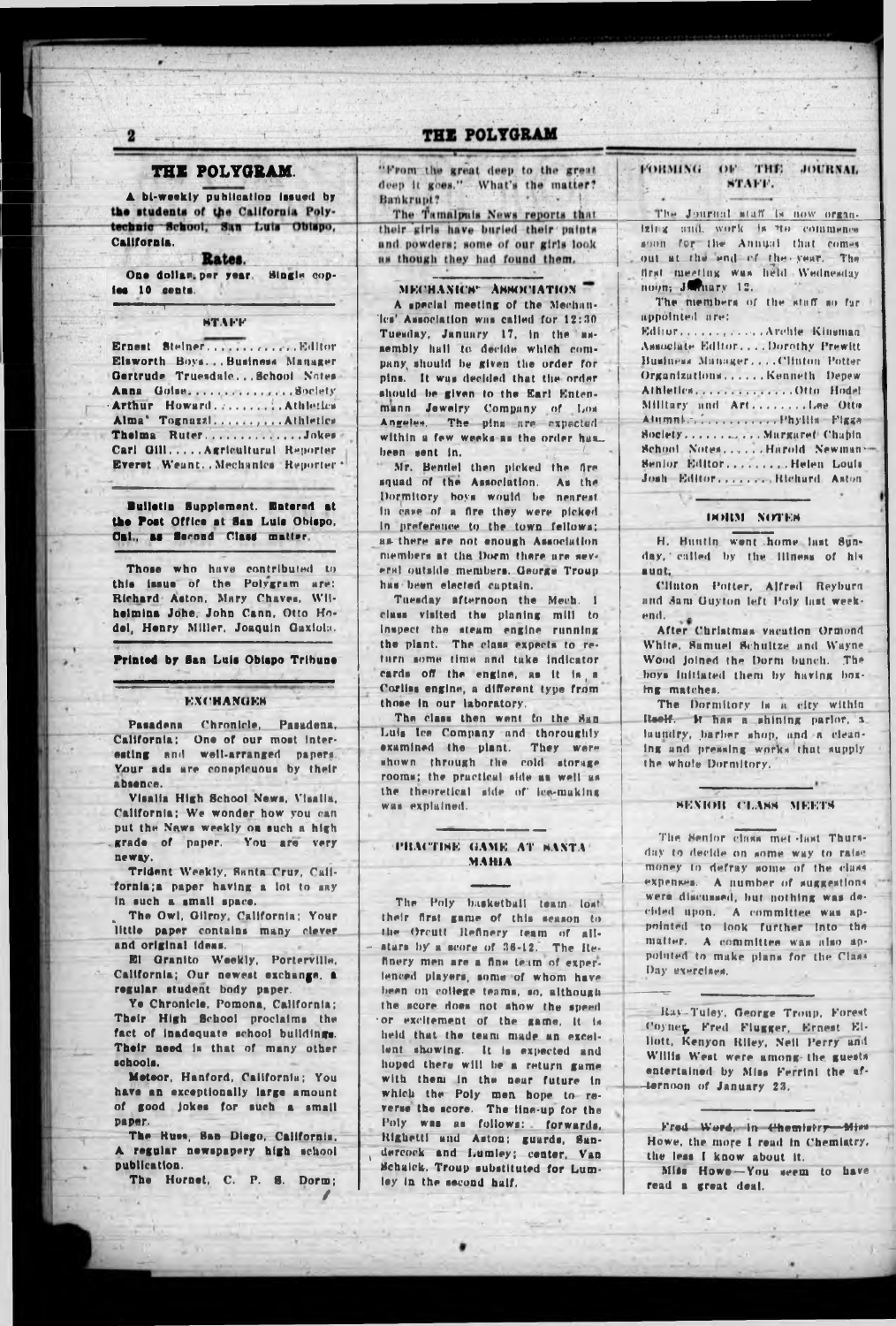| Aston | <b>Studio</b> |
|-------|---------------|
|       |               |

WE SELL EASTMAN FILMS

Try our Kodak finishing We do it carefully and promptly

Phone 19-J

# Sandercock Transf'r Co

556 Higuera

PARTY RATES

Meets all trains Prompt service

**Harry Rowan** 

**Amusement Parlor** Soft Drinks

NUFF SED



# **TAILOR**

Suits made to order. Cleaning. pressing, altering and repairing

Cor. CHORRO & MONTEREY

WE ARE WITH YOU

Polytechnic In all your fields of endeavor

SINSHEIMER BROS.

# THE POLYGRAM

JOKFS

Gertrude: Did von shave today? Peaches: No. I shaved my face.

Miss Hayslip: How long does Gareth stay in King Arthur's kitch $en?$ 

Howard: Up to today's lesson.

Josle (in Cooking): Is the butter off the table? Marjorie: No. it's on the dish.

Mr. Whitlock (in Gen. Sci.): What are molecules? Pavon: Atoms. Mr. Whitlock: - What are atoms?

Pavon: Animals.

To the Ags Wild oats is the only crop which flourishes best by moonlight or gaslight.

The town boys are the funny guys, They think themselves so awfully wise: They do so little and say so much. O how can they get away with such?

Word: It seems to me that you have been sixteen years old for three years.

Cann: Well, I'm not one of the kind that tells you one thing today and another tomorrow.

May: Is your brother very steady at a job?

Laura: He certainly is. If ha were any steadier, he would be motionless.

Teacher: You ought to know by this time that you are here to help others.

Freshie: Well, what are the others here for?

Margaret D.: One of those fres't Aga tried to kiss me. He said I was the first girl he had ever kissed.

Marjorie A.: What did you do?<br>Margaret: I told him that I was no agricultural experiment station.

Rev. Butterfield: If you were a preacher, what would you preach about?

Carl Gill: About twenty minutes.

 $H_{A_{\varphi\phi}}$ 

 $\frac{1}{\sqrt{2}}\left(\frac{1}{\sqrt{2}}\frac{\sqrt{2}}{\sqrt{2}}\right)\left(\frac{1}{\sqrt{2}}\frac{\sqrt{2}}{\sqrt{2}}\right)\left(\frac{1}{\sqrt{2}}\frac{\sqrt{2}}{\sqrt{2}}\right)\left(\frac{1}{\sqrt{2}}\frac{\sqrt{2}}{\sqrt{2}}\right)\left(\frac{1}{\sqrt{2}}\frac{\sqrt{2}}{\sqrt{2}}\right)\left(\frac{1}{\sqrt{2}}\frac{\sqrt{2}}{\sqrt{2}}\right)\left(\frac{1}{\sqrt{2}}\frac{\sqrt{2}}{\sqrt{2}}\right)\left(\frac{1}{\sqrt{2}}\frac{\sqrt{2}}{\sqrt{2}}\right)\left$ 

Hostess-Did you see the sunburst? Guest.-No, but 1 thought he would burst if he ate another bite. Wanted by Righetti and Wright A legitimate excuse for tardiness to Physics. It must be guaranteed to he suited for the rest of the venr. Backward, turn backward, Oh Time in your flight. Give us a maiden with skirts not so tight; Give us a girl whose charms, many or few. Are not exposed by much peek-aboo; Give us a maiden no matter what

 $\overline{\mathbf{a}}$ 

age.

Who wen't use the street for a vaudeville stage.

Then give the dance of days gone by, With plenty of clothes and steps<br>not so high,

And turkey-trot capers and buttermilk glides.

And hurdy-gurdy twist and wiggletail alide.

Then let us feast our t ired optics. once more

On a genuine maiden as sweet as of vore.

Yes, Time, please furn backward and grant our request

For the Lord's richest blessing, and not one undressed.

-Exchange.

## HUMAN INTEREST ITEMS

Two popular Poly girls were seen at the Baptist church with the Elliott brothers listening attentively to a sermon on how to choose a mate.

We also saw Pop Bendel and Miss' Williams leaving the Baptist church after a sermon on the roots of divorce. The Baptist church is popular at Poly.

What was Tipton doing on Milt street with Corbin's haby-doll?

Dorothy James has Defaerl Roads fover

It was heard that Miss Hawk had a gentleman caller; we did not hear who its was.

Tip, Peaches, Bobby McKle and **Bill Corbin are kidnaping the high** school babies.

Mrs. Steadman gives lessons in driving (out of mudholes).

Esther Whiteside is getting to be a regular jazz baby. She went so far as to jazz to church the other Sunday.

We wonder what Fred Johnson's English teacher is doing with his surplus hair?